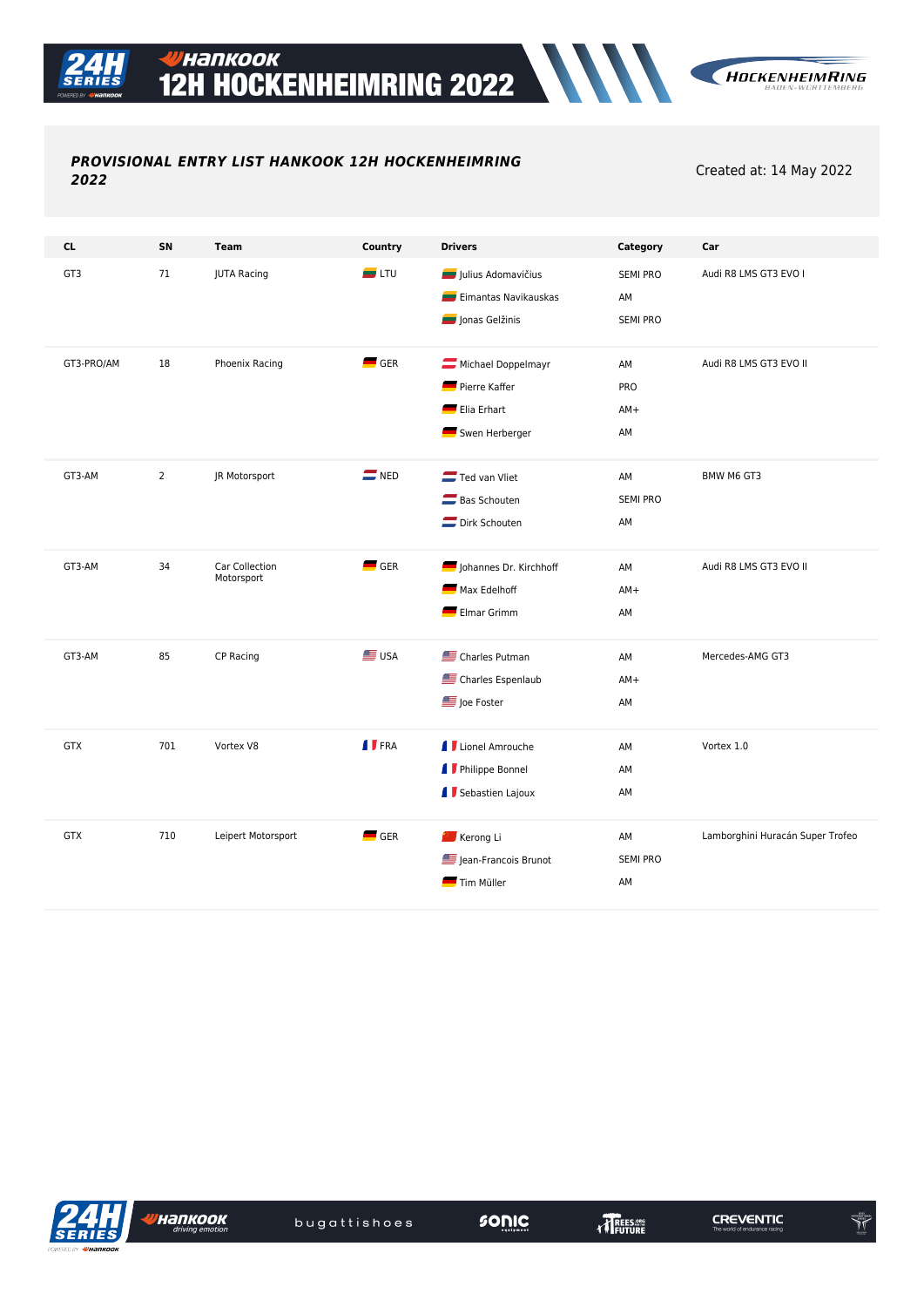

 $\begin{picture}(20,20) \put(0,0){\vector(0,1){10}} \put(15,0){\vector(0,1){10}} \put(15,0){\vector(0,1){10}} \put(15,0){\vector(0,1){10}} \put(15,0){\vector(0,1){10}} \put(15,0){\vector(0,1){10}} \put(15,0){\vector(0,1){10}} \put(15,0){\vector(0,1){10}} \put(15,0){\vector(0,1){10}} \put(15,0){\vector(0,1){10}} \put(15,0){\vector(0,1){10}} \put(15,0){\vector(0$ 

## *HANKOOK 12H HOCKENHEIMRING 2022*

| <b>CL</b>  | SN  | <b>Team</b>            | Country            | <b>Drivers</b>             | Category        | Car                              |
|------------|-----|------------------------|--------------------|----------------------------|-----------------|----------------------------------|
| <b>GTX</b> | 720 | RD Signs - Siauliai    | $\blacksquare$ LTU | Audrius Butkevicius        | AM              | Lamborghini Huracán Super Trofeo |
|            |     | racing team            |                    | I Nicola Michelon          | AM              |                                  |
|            |     |                        |                    | <b>Paulius Paskevicius</b> | AM              |                                  |
|            |     |                        |                    |                            |                 |                                  |
| <b>GTX</b> | 910 | E2P Racing             | ESP                | Javier Morcillo            | AM              | Porsche 911 GT3 Cup (991 Gen II) |
|            |     |                        |                    | Pablo Burguera             | AM              |                                  |
|            |     |                        |                    |                            |                 |                                  |
| 992        | 903 | Red Ant Racing         | <b>I</b> BEL       | <b>Ayrton Redant</b>       | AM              | Porsche 911 GT3 Cup (992)        |
|            |     |                        |                    | Bert Redant                | AM              |                                  |
|            |     |                        |                    | Yannick Redant             | AM              |                                  |
| 992        | 904 | Red Ant Racing         | <b>I</b> BEL       | Philippe Wils              | AM              | Porsche 911 GT3 Cup (992)        |
|            |     |                        |                    | <b>I</b> Tom Boonen        | AM              |                                  |
|            |     |                        |                    | Sam Dejonghe               | AM              |                                  |
|            |     |                        |                    |                            |                 |                                  |
| 992        | 905 | Plusline-Racing-Team   | $\blacksquare$ GER | Peter Terting              | PRO             | Porsche 911 GT3 Cup (992)        |
|            |     | by Terting&Müskens     |                    | Carrie Schreiner           | <b>SEMI PRO</b> |                                  |
|            |     |                        |                    | Philipp Gresek             | AM              |                                  |
|            |     |                        |                    | Harald Geisselhart         | AM              |                                  |
|            |     |                        |                    |                            |                 |                                  |
| 992        | 909 | Red Camel-Jordans.nl   | $\equiv$ NED       | <b>U</b> Ivo Breukers      | AM              | Porsche 911 GT3 Cup (992)        |
|            |     |                        |                    | Luc Breukers               | <b>SEMI PRO</b> |                                  |
|            |     |                        |                    | Rik Breukers               | <b>SEMI PRO</b> |                                  |
|            |     |                        |                    |                            |                 |                                  |
| 992        | 912 | Porsche Lorient Racing | <b>I</b> FRA       | <b>I</b> Philippe Polette  | AM              | Porsche 911 GT3 Cup (992)        |
|            |     |                        |                    | Frederic Lelievre          | AM              |                                  |
|            |     |                        |                    | I Jean-François Demorge    | AM              |                                  |
|            |     |                        |                    | Frédéric Ancel             | AM              |                                  |
|            |     |                        |                    |                            |                 |                                  |



,<br>Иапкоок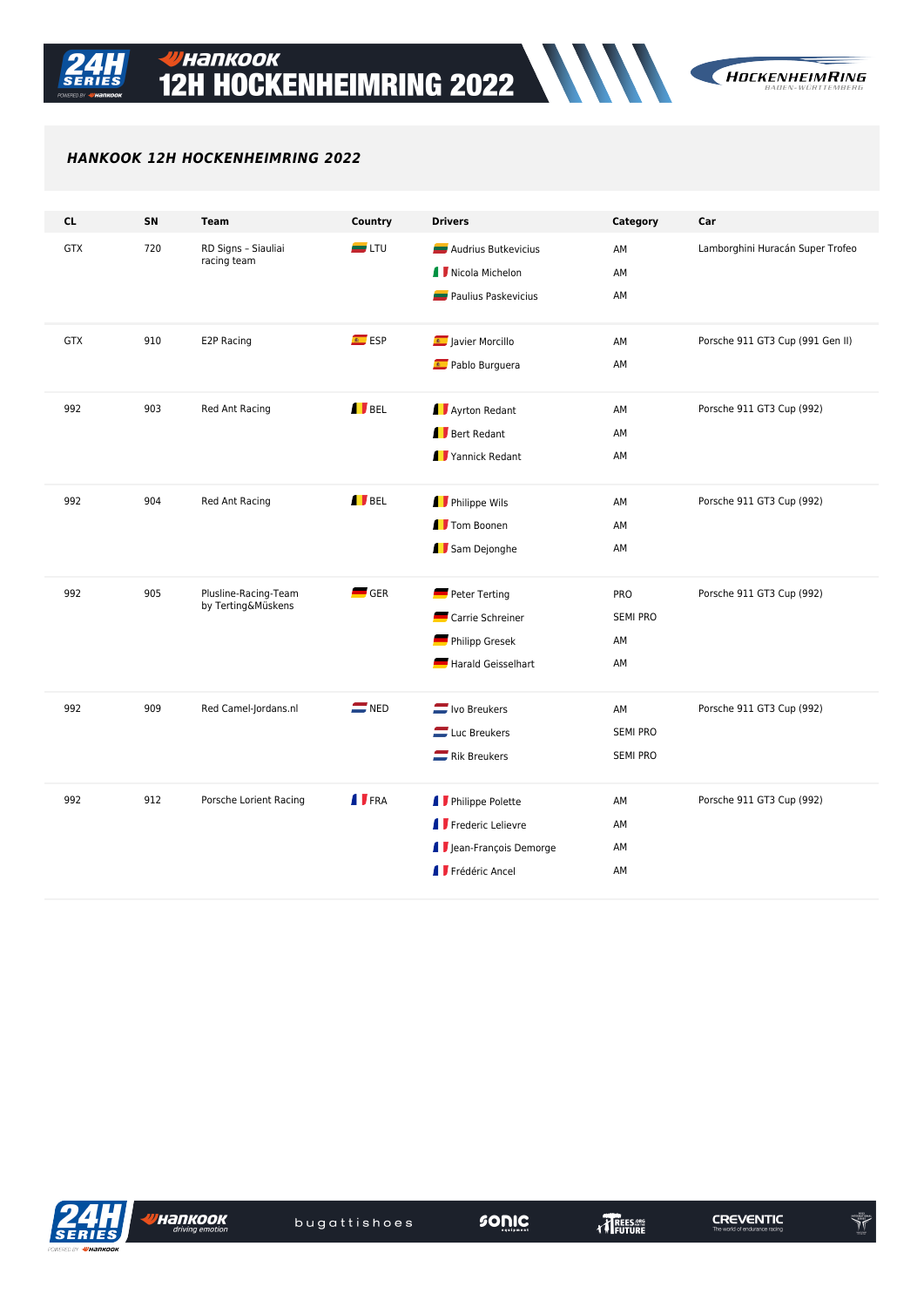

## HANKOOK 12H HOCKENHEIMRING 2022

| <b>CL</b>  | SN  | <b>Team</b>                 | Country            | <b>Drivers</b>                   | Category        | Car                         |
|------------|-----|-----------------------------|--------------------|----------------------------------|-----------------|-----------------------------|
| 992        | 928 | NKPP by HRT<br>Performance  | $-$ GER            | Gijs Bessem                      | AM              | Porsche 911 GT3 Cup (992)   |
|            |     |                             |                    | Harry Hilders                    | AM              |                             |
|            |     |                             | $\blacksquare$ Lie | Martin Wachter                   |                 | Mercedes-AMG GT4            |
| GT4        | 412 | MANIACK-Racing              |                    |                                  | AM              |                             |
|            |     |                             |                    | Dario Pergolini                  | AM              |                             |
|            |     |                             |                    | Constantin Kletzer               | <b>SEMI PRO</b> |                             |
| <b>TCR</b> | 102 | <b>Holmgaard Motorsport</b> | $45$ DEN           | Magnus Holmgaard                 | AM              | Cupra Leon Competición TCR  |
|            |     |                             |                    | Jonas Holmgaard                  | AM              |                             |
|            |     |                             |                    | <b>H</b> Roy Edland              | AM              |                             |
|            |     |                             |                    | <b>AU</b> Martin Vedel Mortensen | <b>SEMI PRO</b> |                             |
|            |     |                             |                    |                                  |                 |                             |
| <b>TCR</b> | 105 | <b>GSR Motorsport</b>       | $\blacksquare$ LTU | Ernesta Globytė                  | AM              | Volkswagen Golf GTi TCR SEQ |
|            |     |                             |                    | Rokas Kvedaras                   | AM              |                             |
|            |     |                             |                    | Mindaugas Liatukas               | AM              |                             |
|            |     |                             |                    |                                  |                 |                             |
| <b>TCR</b> | 110 | Lestrup Racing Team         | <b>AD</b> SWE      | <b>A</b> Mats Olsson             | AM              | Volkswagen Golf GTi TCR DSG |
|            |     |                             |                    | Peter Fahlström                  | AM              |                             |
|            |     |                             |                    | Stefan Nilsson                   | AM              |                             |
|            |     |                             |                    | Christian Axelsson               | AM              |                             |
|            |     |                             |                    |                                  |                 |                             |
| <b>TCR</b> | 116 | <b>Wolf-Power Racing</b>    | $\mathbf{E}$ surf  | Jasmin Preisig                   | <b>SEMI PRO</b> | Audi RS3 LMS TCR            |
|            |     |                             |                    | Ivars Vallers                    | AM              |                             |
|            |     |                             |                    | Marlon Menden                    | AM              |                             |
|            |     |                             |                    |                                  |                 |                             |
| <b>TCR</b> | 120 | Lestrup Racing Team         | $\blacksquare$ SWE | Emil Sällberg                    | AM              | Audi RS3 LMS TCR            |
|            |     |                             |                    | <b>A</b> Marcus Fluch            | AM              |                             |
|            |     |                             |                    | <b>AU</b> Oliver Söderström      | <b>SEMI PRO</b> |                             |
|            |     |                             |                    | Andreas Bäckman                  | <b>SEMI PRO</b> |                             |
|            |     |                             |                    |                                  |                 |                             |